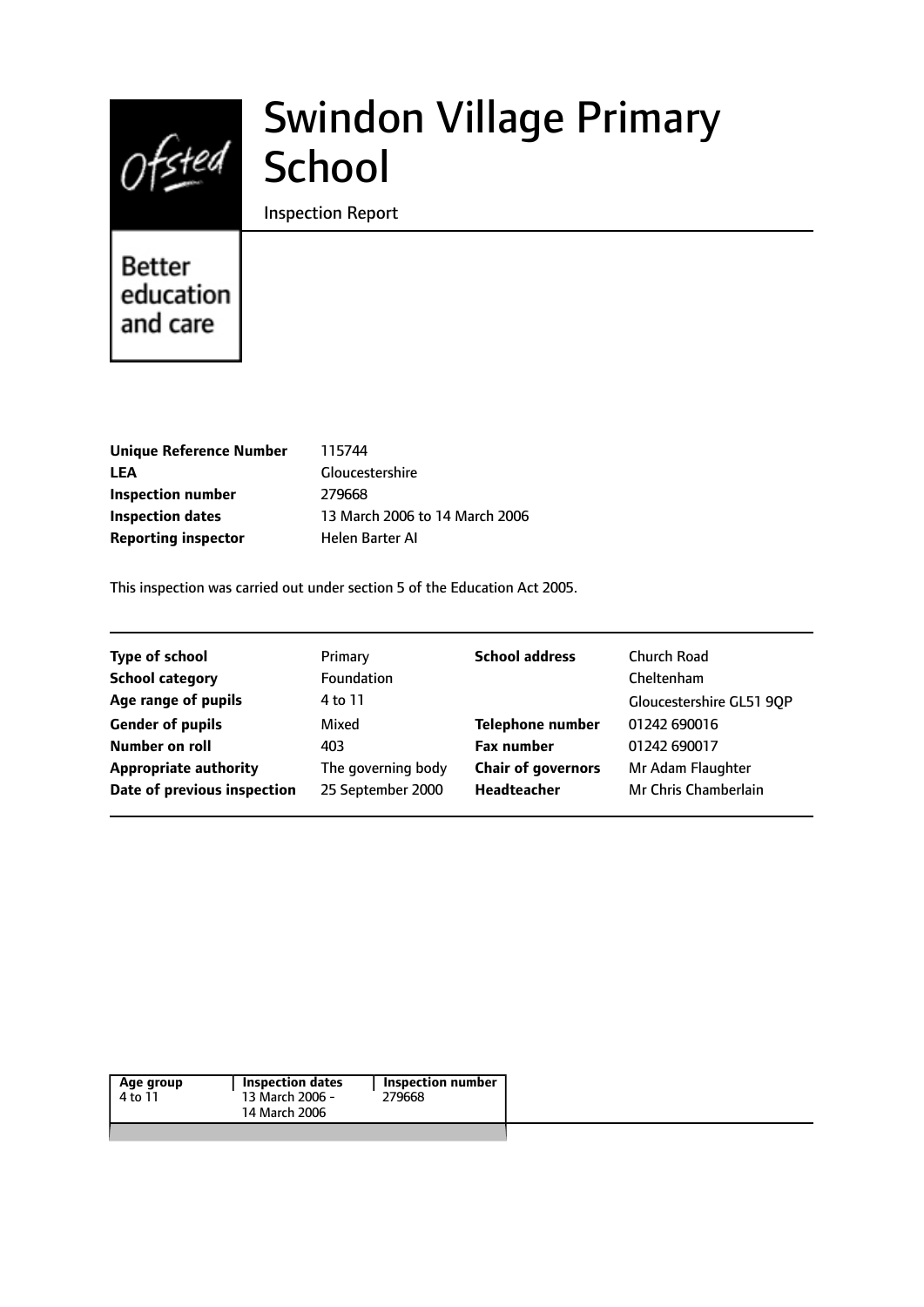© Crown copyright 2006

#### Website: www.ofsted.gov.uk

This document may be reproduced in whole or in part for non-commercial educational purposes, provided that the information quoted is reproduced without adaptation and the source and date of publication are stated.

Further copies of this report are obtainable from the school. Under the Education Act 2005, the school must provide a copy of this report free of charge to certain categories of people. A charge not exceeding the full cost of reproduction may be made for any other copies supplied.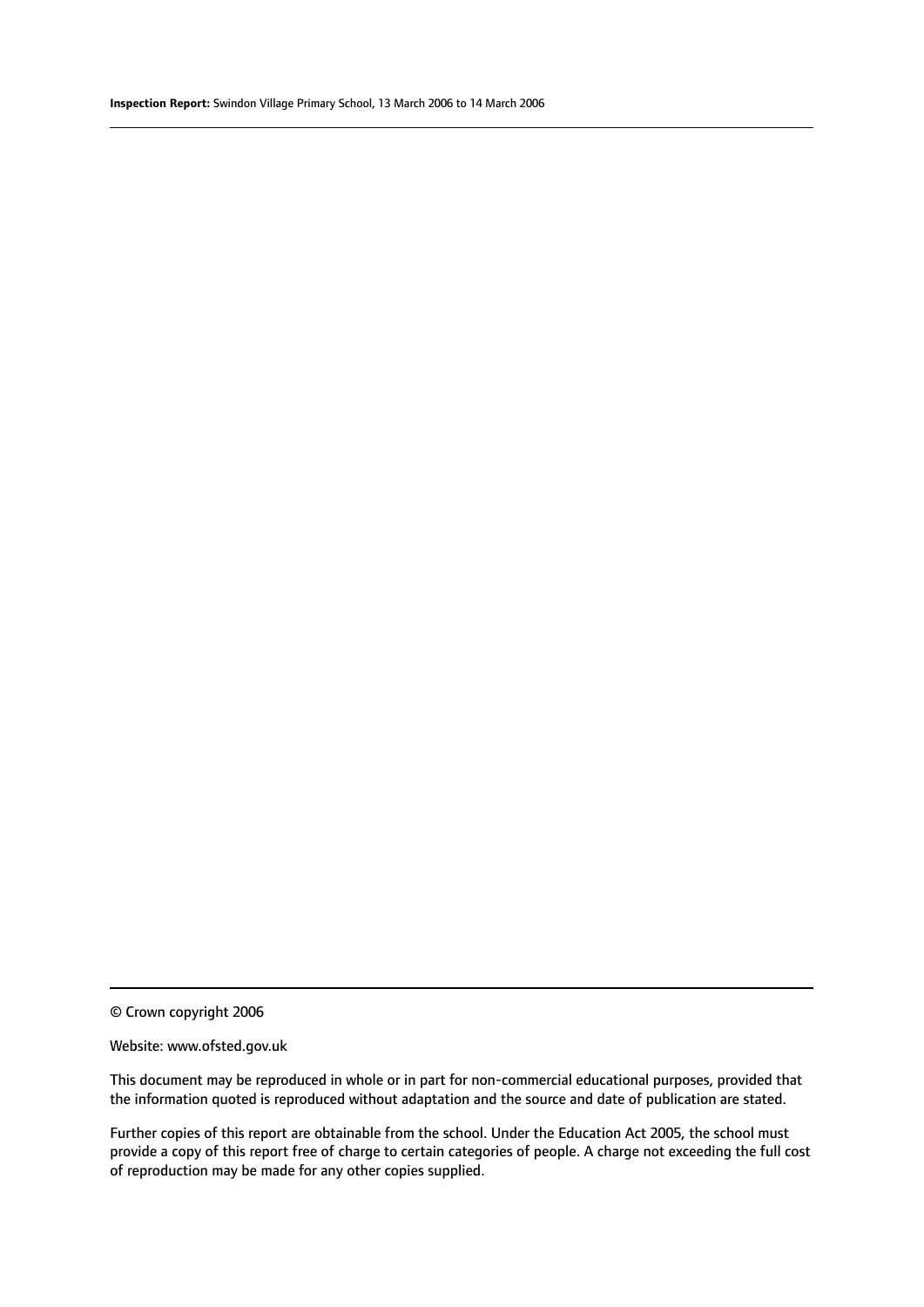# **Introduction**

The inspection was carried out by three Additional Inspectors.

### **Description of the school**

This larger-than-average primary school is located in a village on the outskirts of Cheltenham. Most pupils are of White British heritage, with a small number from other backgrounds. The proportion of pupils entitled to claim free school meals is below average. The proportion with learning difficulties and disabilities is average. The headteacher was appointed to the school in September 2004.

# **Key for inspection grades**

| Outstanding  |
|--------------|
| Good         |
| Satisfactory |
| Inadequate   |
|              |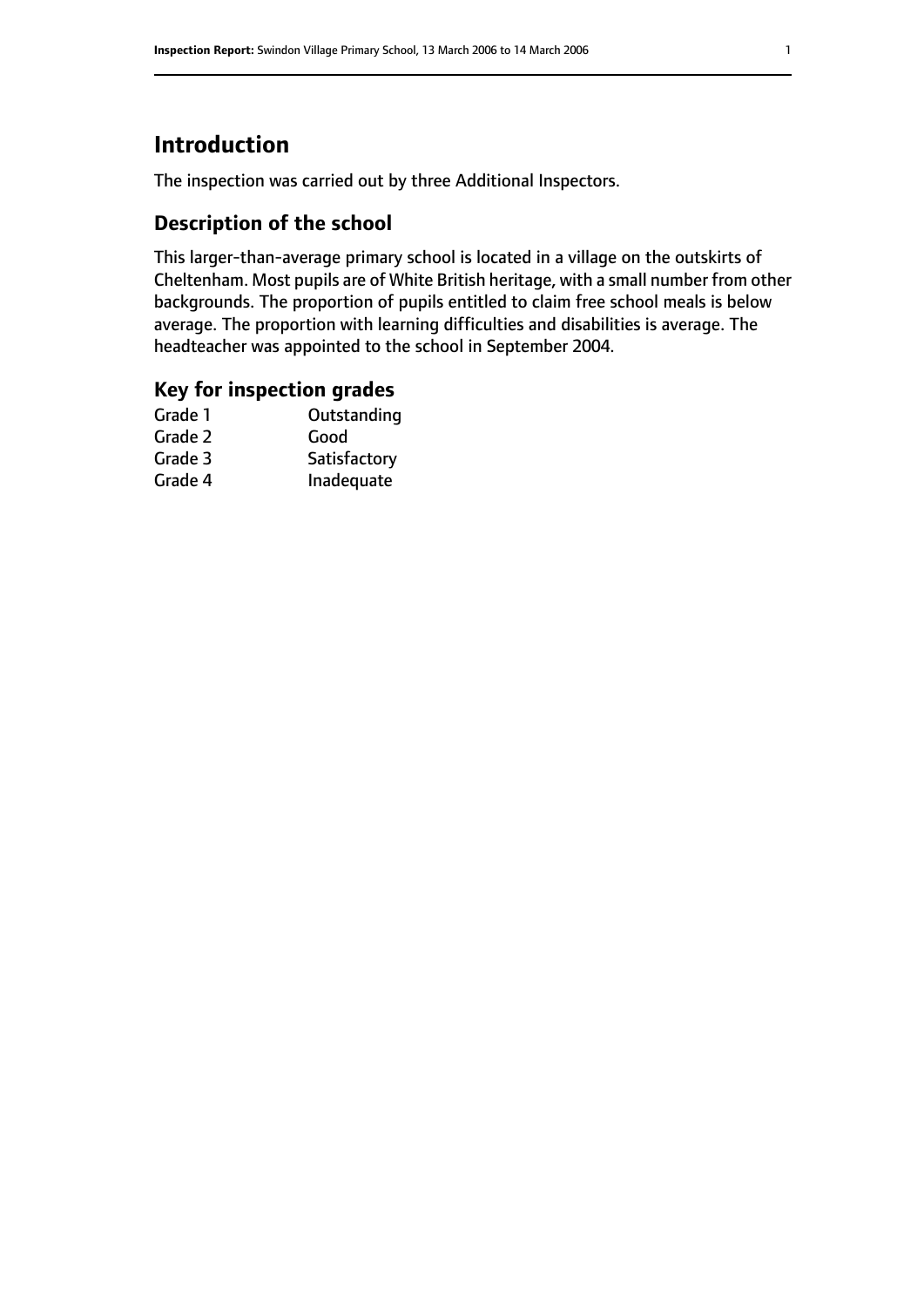# **Overall effectiveness of the school**

#### **Grade: 4**

In accordance with section 13 (3) of the Education Act 2005, Her Majesty's Chief Inspector is of the opinion that this school requires significant improvement, because it is performing significantly less well than in all the circumstances it could reasonably be expected to perform. The school is therefore given a Notice to Improve. Significant improvement is required in relation to teaching and the pupils' achievement in Years 3 to 6.

The school judges its own effectiveness as good. However, the inspection judges it to be inadequate because pupils from Years 3 to 6 do not do well enough, given their starting points and capabilities. Standards at the end of Year 6 and the progress that pupils make have declined since the last inspection. The school currently does not provide satisfactory value for money.

The quality and standards in the Foundation Stage are good. Children settle well and make good progress in the Reception classes. Good teaching and learning in Years 1 and 2 help pupils to continue this good progress so that they reach good standards by the end of Year 2. Progress slows in Years 3 to 6 so pupils do not achieve sufficiently well in these years. Standards are broadly average by the end of Year 6 but pupils do not reach the challenging targets set for them and consequently their achievement is inadequate. Teaching and learning in these years are inadequate because information about pupils' learning is not used well enough to plan work which will help them all to achieve to the best of their abilities.

Pupils' personal development is good. They behave well and contribute positively to the school and local community. Pupils feel well cared for and enjoy school. Parents are positive about the school and many are pleased with the changes brought about by the new leadership. Leadership and management are satisfactory. The headteacher has worked hard with staff and governors to identify what needs to be done to help pupils reach their potential. There is a shared determination at all levels to improve the school. However, everyone realises that there is more to be done if the decline in pupils' standards and achievement in Years 3 to 6 is to be halted. Through newly developed self-evaluation processes, the school has identified clear priorities for improvement aimed at raising standards. While the monitoring and evaluation roles of staff now require strengthening in order to raise pupils' achievement, there are clear indications that the school has the capacity to improve further.

#### **What the school should do to improve further**

- Improve pupils' achievement in Years 3 to 6 by ensuring that teachers make rigorous use of information about all pupils' learning to plan work which consistently meets their needs.
- Set challenging targets for individual pupils from year to year and track their progress towards them so that underachievement can be identified quickly.
- Make more effective use of the monitoring systems to check how well the school is doing to ensure that weaknesses are dealt with promptly.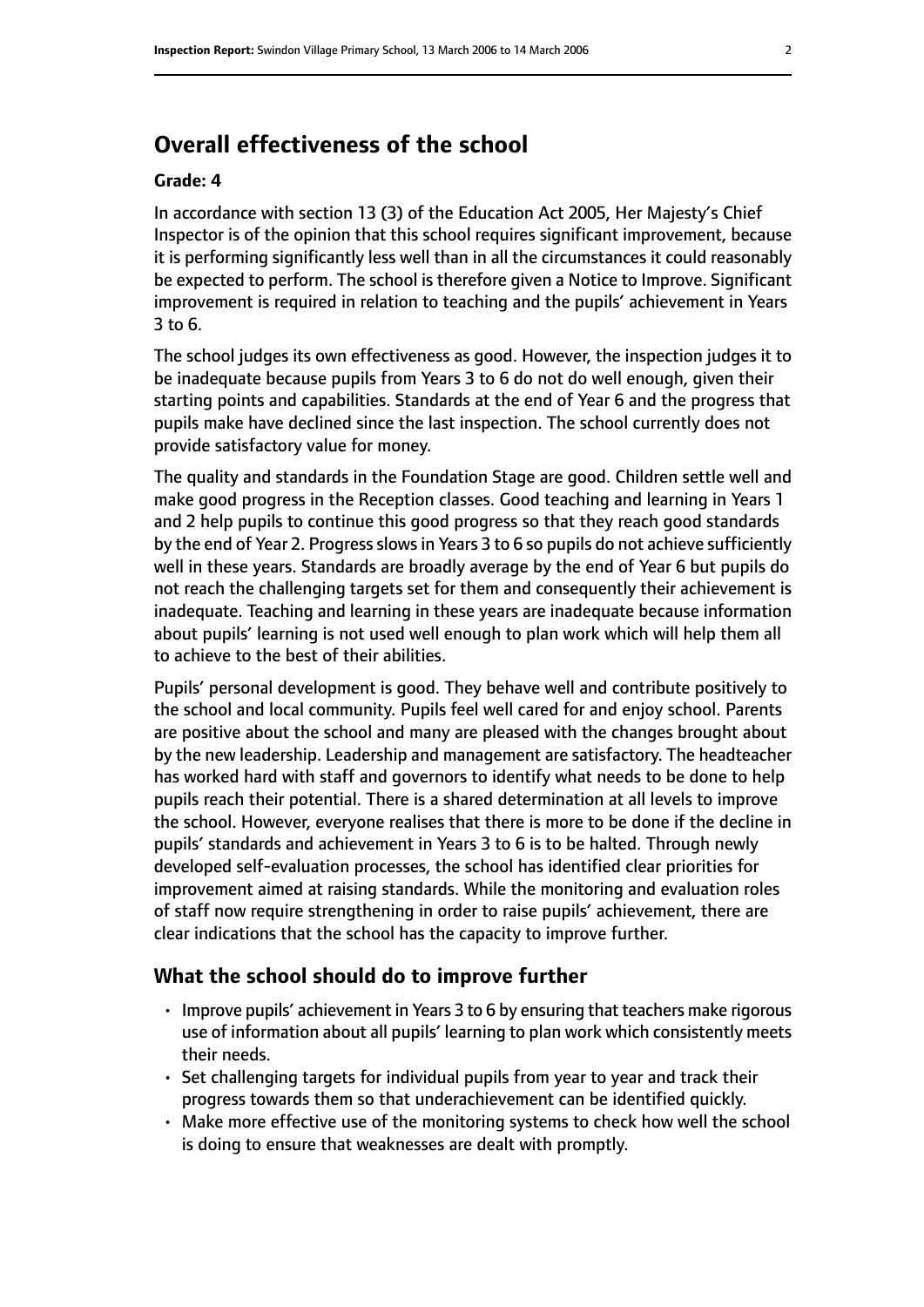# **Achievement and standards**

#### **Grade: 4**

Achievement and standards are inadequate. Standards are broadly average by the end of Year 6, but pupils' achievement is unsatisfactory because of wide variations in progress across the school. Pupils make good progress in the Reception classes from their starting points. By the end of the Reception year, children's attainment is better than that found nationally in all areas of learning. Good progress is maintained in Years 1 and 2. Good teaching builds well on what pupils already know and, by the end of Year 2, standards are above average.

The rate at which pupils make progress in Years 3 to 6 has fallen significantly in the last two years and pupils do not achieve well enough. National test results, as well as the school's own assessment data, show that pupils do not consistently make enough progress from year to year. The school sets suitably challenging targets for achievement in English and mathematics by the end of Year 6 but these were not met in 2005. Although the school is working hard to plug some of the gaps in learning by providing support for pupils who have fallen behind, this has not yet been sufficient to raise overall progress to satisfactory levels. Pupils who have learning difficulties or disabilities make satisfactory progress in Years 3 to 6 because they are given helpful support by teachers and teaching assistants. Test results at the end of Year 6 in 2005 showed that girls make slower progress than boys, but this is not evident in work in the current year.

#### **Personal development and well-being**

#### **Grade: 2**

Pupils' good personal development and well-being are underpinned by warm and friendly relationships between staff and pupils. Children in the Reception classes settle quickly into school and are happy and confident. Their personal, social and emotional development is good. This firm foundation is built on in subsequent years. Pupils' spiritual, moral, social and cultural development is good. They make a positive contribution to the work of the school through the pupil council and the many responsibilities that they take on. Pupils are developing personal skills to help them in later life. They cooperate well with each other and work effectively in teams. They support the wider community well through their work to raise funds for charity. In lessons, there are more limited opportunities for pupils to work independently and use their initiative. Pupils are positive about school and enjoy learning. Attendance is good. Most are very attentive in lessons and hang on their teacher's every word. Pupils behave well both in lessons and at playtimes. They are aware of the need to stay healthy and safe. They enjoy their fruit snacks and participate enthusiastically in opportunities to take part in physical exercise both in lessons and out-of-school clubs.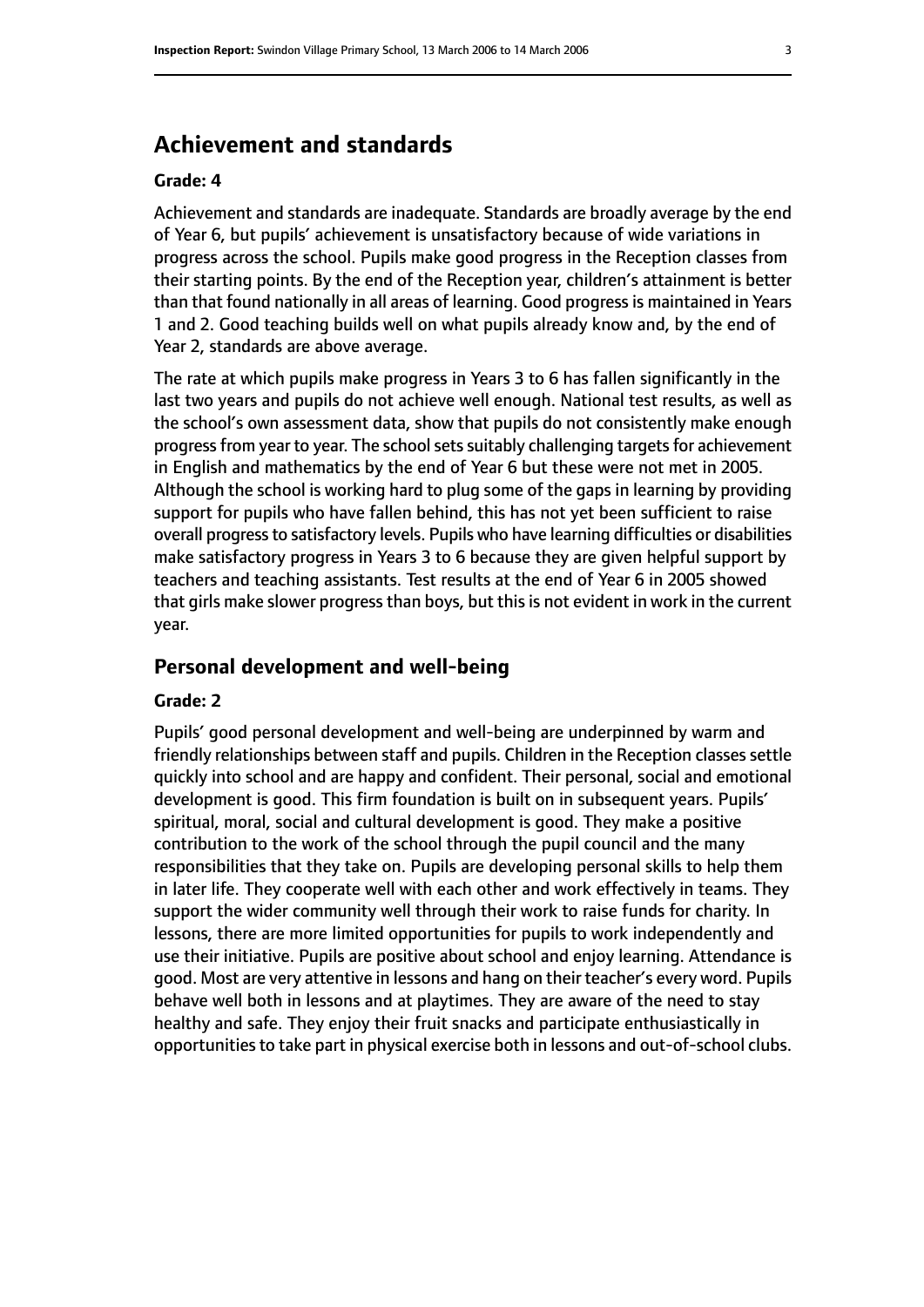# **Quality of provision**

#### **Teaching and learning**

#### **Grade: 4**

The overall quality of teaching is inadequate because of weaknesses in pupils' learning in Years 3 to 6. In these years, there are too many occasions when work is not challenging enough and the pace of learning is too slow. This is because teachers make insufficient use of information about how well pupils are doing to ensure that work is pitched at the right level and builds on what pupils already know and can do.

Nonetheless, there are some elements of good teaching across the school. Teachers manage behaviour well and have good relationships with pupils. When teachers plan interesting work that engages pupils, they enjoy learning and want to do their best. Good use is made of interactive whiteboards in many lessons to explain new concepts and to bring activities alive. The best teaching is in the Reception classes and in Years 1 and 2. Teachers have good expectations of what pupils should achieve and they successfully make learning fun. There is a good pace to learning, with teachers taking good account of what pupils already know to ensure that work is matched closely to pupils' needs.

### **Curriculum and other activities**

#### **Grade: 3**

The curriculum planned for pupils, including those with learning difficulties and disabilities, is satisfactory. There are clear strengths in the work planned in the Reception classes, where children are engaged in imaginative learning tasks. The newly developed outside area has already made a significant difference to this provision. In Years 1 to 6, there is a broad curriculum, with good provision for physical education. In some year groups, the timetable arrangements for science mean that pupils' skills are not built regularly and consistently throughout the year. There is some interesting work planned in information and communication technology (ICT), but pupils do not always have enough opportunities to use their ICT skills to help them with work in other subjects. Timetables show that some lessons are overlong. There is a sound personal, social and health education programme which underpins pupils' capacity to stay healthy and safe. There is a good range of interesting lunchtime and after-school clubs which pupils of all ages enjoy.

#### **Care, guidance and support**

#### **Grade: 3**

The care, guidance and support given to pupils are satisfactory. There are clear strengths in the good relationships between staff and pupils. Staff know the pupils well and give them good pastoral support. This helps pupils to develop their personal skills in a positive and happy environment. Children in the Reception classes are well cared for and settle quickly into school routines. Pupils with learning difficulties and disabilities are well supported in classrooms and in small groups. Arrangements for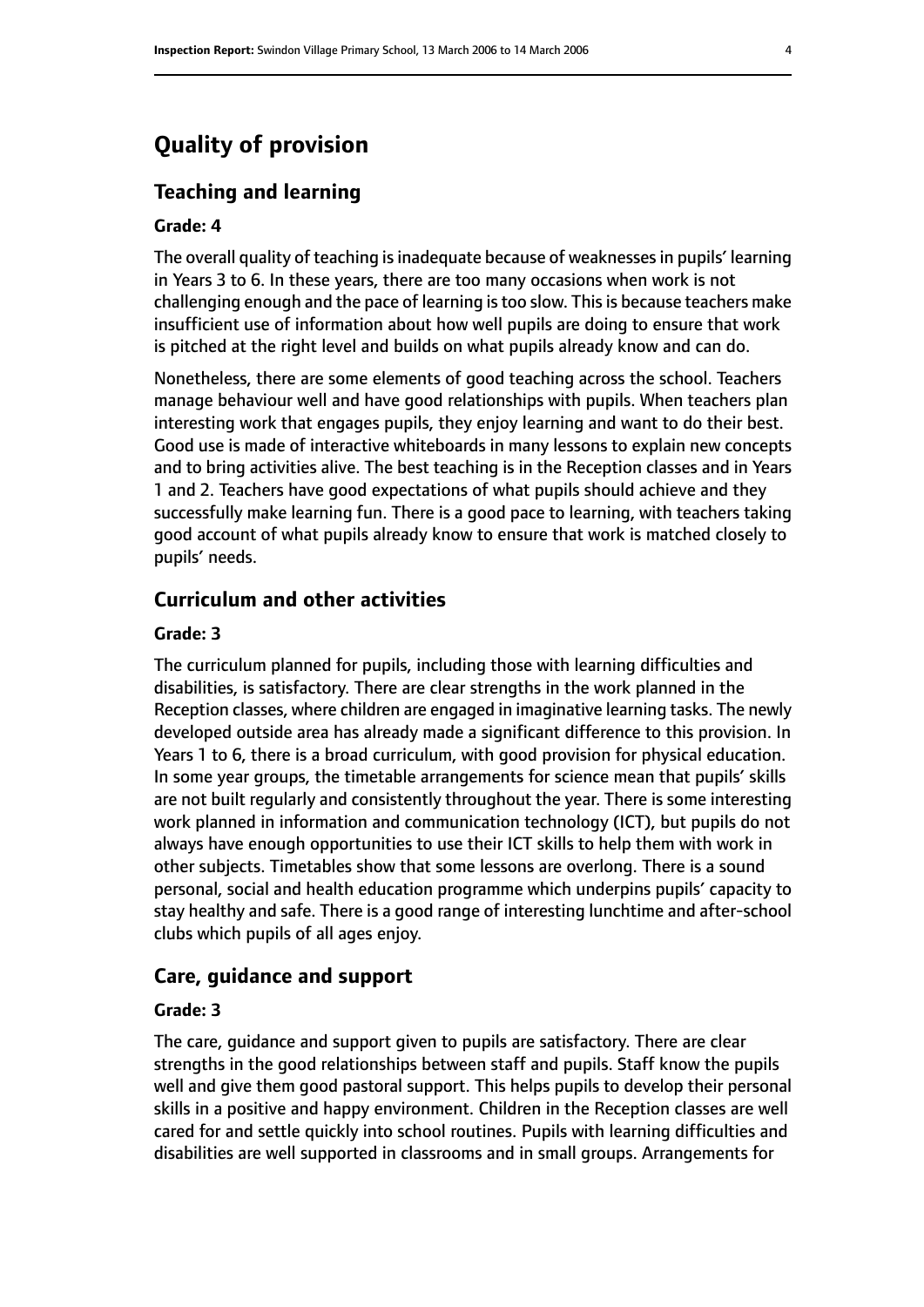safeguarding pupils are in place, although new staff have not yet had training in child protection this year. Arrangements for checking that the building and trips out of school are free from danger are secure. The school encourages pupils to adopt healthy lifestyles by eating sensibly and taking plenty of exercise. Systems for tracking pupils' academic progress are not sufficiently well established. Although the school has introduced sound procedures to check how well pupils are doing, it has yet to use the information effectively to ensure that all pupils make good enough progress.

# **Leadership and management**

#### **Grade: 3**

Leadership and management are satisfactory. Since his appointment, the headteacher has carefully maintained the school's positive atmosphere and has the continued support of parents who are loyal to the school. He has strengthened the role of the senior management team in analysing the school's strengths and weaknesses and together they have identified the most important areas for improvement. Improved performance management systems are helping staff to better understand their roles and responsibilities to raise standards. Through a structured programme, senior managers and subject leaders are developing their skills in monitoring and evaluation to analyse standards in subjects and to identify gaps in pupils' learning. Nevertheless, the impact of these improvements is not yet evident in the progress being made by pupils. The expertise of leaders and managersin using data to more accurately identify underachievement and improve pupils' progress still requires further development.

Governance is satisfactory. Governors know the school's strengths and understand the need to support the headteacher and staff in their work to improve the school. Although the school's view of its current effectiveness is overoptimistic, satisfactory self-evaluation processes have enabled the school to identify key priorities in its improvement plan which are clearly aimed at raising standards. The developments already made in building a team of leaders and managers who have a growing understanding of what needs to be done to improve indicate that the school has the capacity to improve further.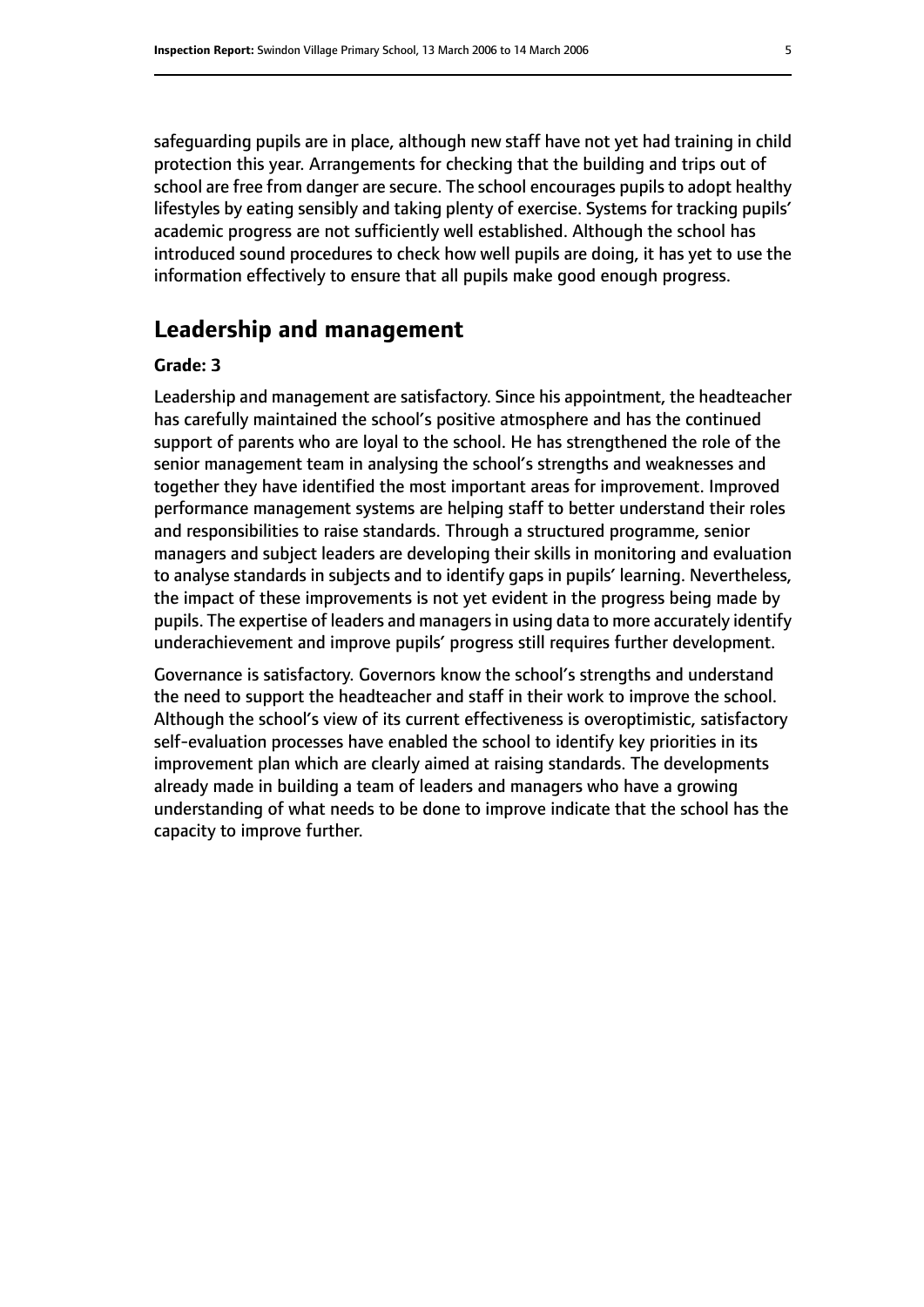**Any complaints about the inspection or the report should be made following the procedures set out inthe guidance 'Complaints about school inspection', whichis available from Ofsted's website: www.ofsted.gov.uk.**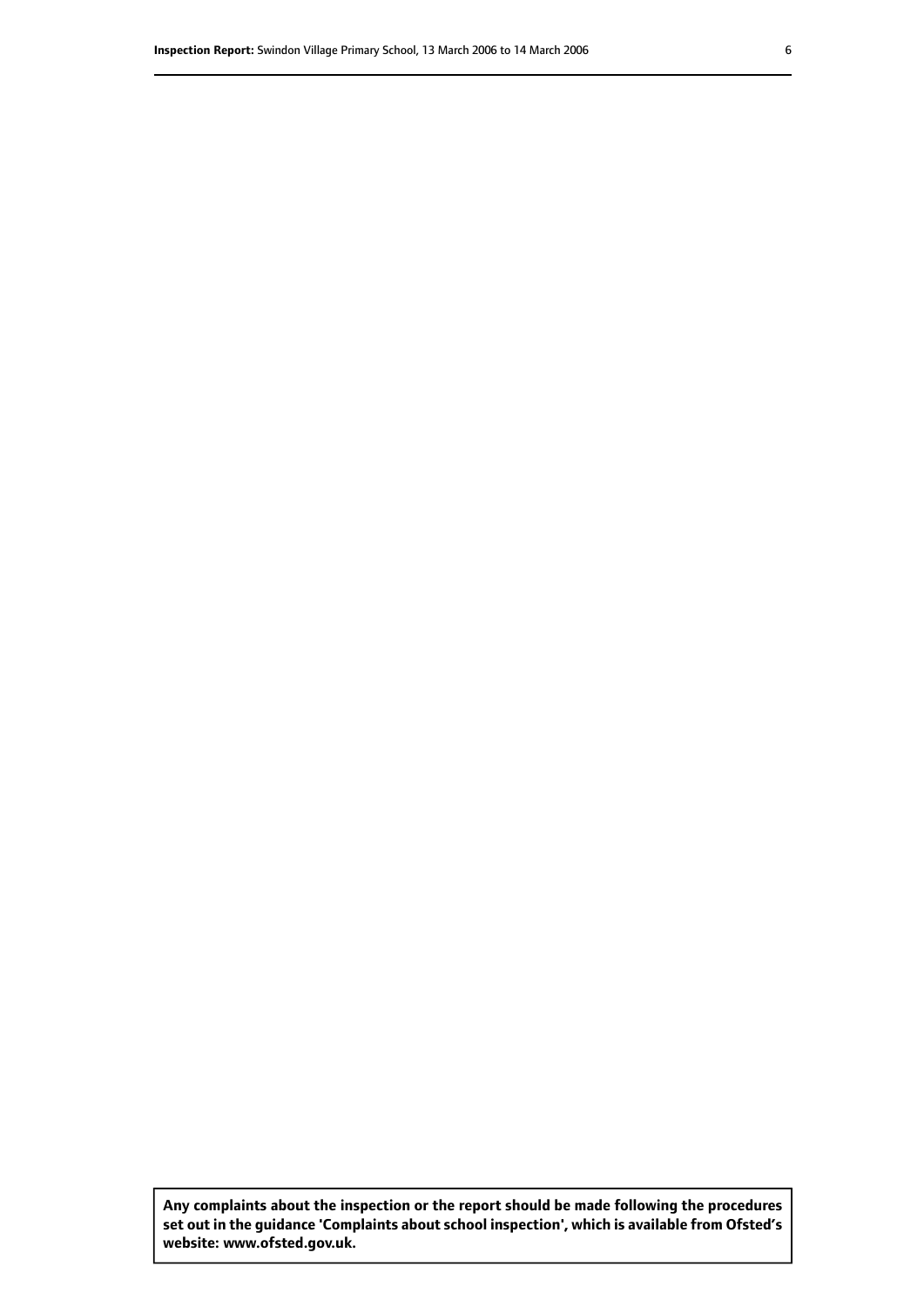# **Inspection judgements**

| Key to judgements: grade 1 is outstanding, grade 2 good, grade 3 | <b>School</b>  | $16-19$ |
|------------------------------------------------------------------|----------------|---------|
| satisfactory, and grade 4 inadequate                             | <b>Overall</b> |         |

#### **Overall effectiveness**

| How effective, efficient and inclusive is the provision of education,<br>integrated care and any extended services in meeting the needs of<br>learners? | 4   | <b>NA</b> |
|---------------------------------------------------------------------------------------------------------------------------------------------------------|-----|-----------|
| How well does the school work in partnership with others to promote<br>learners' well-being?                                                            |     | ΝA        |
| The quality and standards in foundation stage                                                                                                           |     | <b>NA</b> |
| The effectiveness of the school's self-evaluation                                                                                                       |     | ΝA        |
| The capacity to make any necessary improvements                                                                                                         | Yes | ΝA        |
| Effective steps have been taken to promote improvement since the last<br>inspection                                                                     | No  | ΝA        |

#### **Achievement and standards**

| How well do learners achieve?                                                                               | NА        |
|-------------------------------------------------------------------------------------------------------------|-----------|
| The standards <sup>1</sup> reached by learners                                                              | NА        |
| How well learners make progress, taking account of any significant variations<br>between groups of learners | <b>NA</b> |
| How well learners with learning difficulties and disabilities make progress                                 | <b>NA</b> |

#### **Personal development and well-being**

| How good is the overall personal development and well-being of the<br>learners?                                  | ΝA        |
|------------------------------------------------------------------------------------------------------------------|-----------|
| The extent of learners' spiritual, moral, social and cultural development                                        | <b>NA</b> |
| The behaviour of learners                                                                                        | <b>NA</b> |
| The attendance of learners                                                                                       | <b>NA</b> |
| How well learners enjoy their education                                                                          | <b>NA</b> |
| The extent to which learners adopt safe practices                                                                | <b>NA</b> |
| The extent to which learners adopt healthy lifestyles                                                            | <b>NA</b> |
| The extent to which learners make a positive contribution to the community                                       | <b>NA</b> |
| How well learners develop workplace and other skills that will contribute to<br>their future economic well-being | <b>NA</b> |

#### **The quality of provision**

| How effective are teaching and learning in meeting the full range of<br>the learners' needs?          | ΝA |
|-------------------------------------------------------------------------------------------------------|----|
| How well do the curriculum and other activities meet the range of<br>needs and interests of learners? | ΝA |
| How well are learners cared for, guided and supported?                                                | ΝA |

 $^1$  Grade 1 - Exceptionally and consistently high; Grade 2 - Generally above average with none significantly below average; Grade 3 - Broadly average; Grade 4 - Exceptionally low.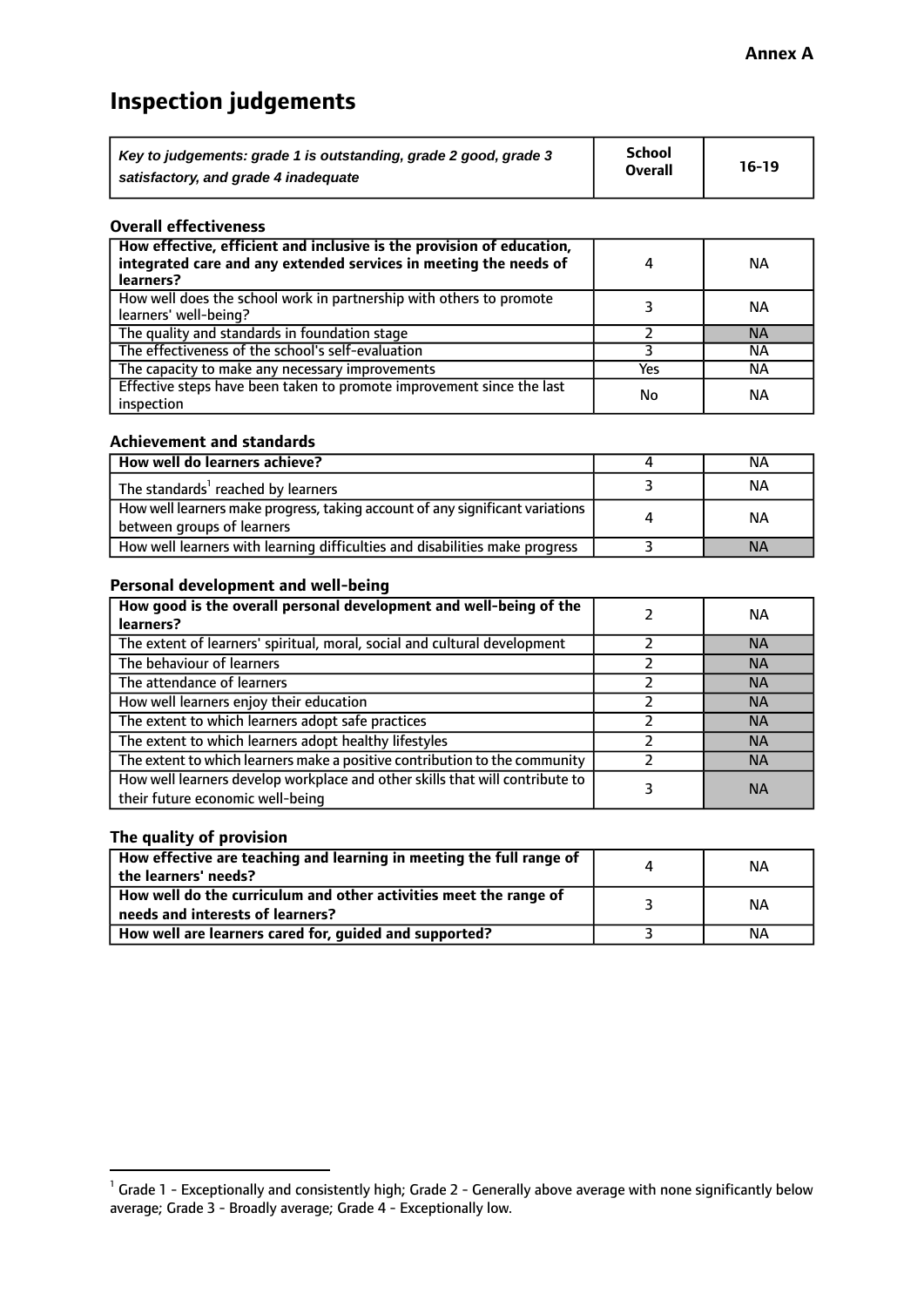# **Leadership and management**

| How effective are leadership and management in raising achievement<br>and supporting all learners?                                              |     | NA.       |
|-------------------------------------------------------------------------------------------------------------------------------------------------|-----|-----------|
| How effectively leaders and managers at all levels set clear direction leading<br>to improvement and promote high quality of care and education |     | <b>NA</b> |
| How effectively performance is monitored, evaluated and improved to meet<br>challenging targets, through quality assurance and self-review      |     | <b>NA</b> |
| How well equality of opportunity is promoted and discrimination tackled so<br>that all learners achieve as well as they can                     |     | <b>NA</b> |
| How effectively and efficiently resources are deployed to achieve value for<br>money                                                            |     | <b>NA</b> |
| The extent to which governors and other supervisory boards discharge their<br>responsibilities                                                  |     | <b>NA</b> |
| The adequacy and suitability of staff to ensure that learners are protected                                                                     | Yes | <b>NA</b> |

| The extent to which schools enable learners to be healthy                                     |            |  |
|-----------------------------------------------------------------------------------------------|------------|--|
| Learners are encouraged and enabled to eat and drink healthily                                | Yes        |  |
| Learners are encouraged and enabled to take regular exercise                                  | Yes        |  |
| Learners are discouraged from smoking and substance abuse                                     | <b>Yes</b> |  |
| Learners are educated about sexual health                                                     | <b>Yes</b> |  |
| The extent to which providers ensure that learners stay safe                                  |            |  |
| Procedures for safequarding learners meet current government requirements                     | Yes        |  |
| Risk assessment procedures and related staff training are in place                            | Yes        |  |
| Action is taken to reduce anti-social behaviour, such as bullying and racism                  | Yes        |  |
| Learners are taught about key risks and how to deal with them                                 | <b>Yes</b> |  |
| The extent to which learners make a positive contribution                                     |            |  |
| Learners are helped to develop stable, positive relationships                                 | Yes        |  |
| Learners, individually and collectively, participate in making decisions that affect them     | Yes        |  |
| Learners are encouraged to initiate, participate in and manage activities in school and the   |            |  |
| wider community                                                                               | <b>Yes</b> |  |
| The extent to which schools enable learners to achieve economic well-being                    |            |  |
| There is provision to promote learners' basic skills                                          | Yes        |  |
| Learners have opportunities to develop enterprise skills and work in teams                    | <b>Yes</b> |  |
| Careers education and guidance is provided to all learners in key stage 3 and 4 and the sixth | <b>NA</b>  |  |
| form                                                                                          |            |  |
| Education for all learners aged 14-19 provides an understanding of employment and the         | NА         |  |
| economy                                                                                       |            |  |